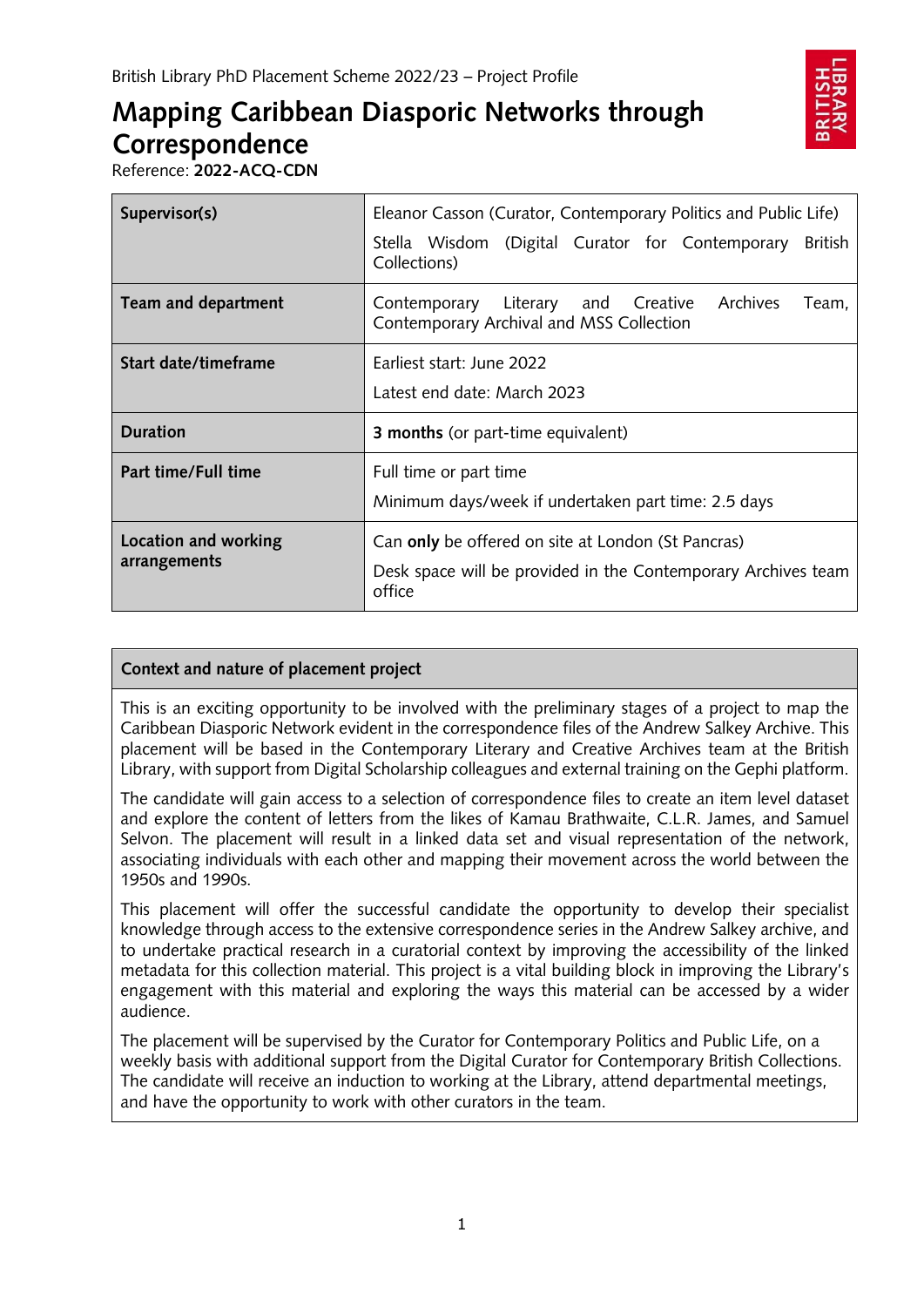## **Tasks and outcomes**

The primary focus of this placement will be to create a mapped visualisation of the Caribbean Diasporic Network evident in the correspondence files of the Andrew Salkey Archive.

Typical tasks will include:

- Create a linked dataset by inputting the metadata into a Microsoft Excel Spreadsheet.
- Code into Gephi Open Graph Visualisation Platform and create a visualisation graph from the linked dataset creating 'nodes' for the correspondents and 'edges' for the connections between them and Andrew Salkey. Coding for this task will be necessary to create the visualisation.

Optional tasks, depending on the student's areas of interest, may include:

• A scholarly contribution through a journal article about the project shaped to fit the candidates own research interests.

The main outcome envisaged for this placement is to develop an item level dataset of a sample of ten files, selected by the student and supervisor, of Andrew Salkey's 'Special Correspondence' files linking the data and mapping the correspondent's names, location they were writing from, and dates of the correspondence in a spreadsheet to input into the Gephi Open Graph Visualisation Platform.

## **Training and development opportunities**

PhD placement students are welcome to access the wide range of workshops, talks and training available at the Library. Supervisors will offer advice on which opportunities may be of particular relevance. Depending on availability, these wider training opportunities may include, for example, the Digital Scholarship Training Programme, Cultural Property Training, Research Roundtables, Business & IP Centre workshops and staff talks.

In addition, this particular PhD placement will provide the following opportunities:

- Practical Cataloguing Experience
	- o Reading and handling archive material in multiple forms of correspondence.
	- o Creating and curating linked data via a spreadsheet.
- Training in Coding for Gephi Open Graph Visualisation Platform  $\circ$  Experience of network analysis and coding to create graphs on the Gephi platform.
- Experience of working in a curatorial team
	- o Collaborating with colleagues within different teams at the Library.
	- o The opportunity to write a journal article about the project.
	- $\circ$  Weekly support from the lead supervisor to facilitate working with the archive and develop the project together.

Please do not be concerned if you do not have prior experience or expertise in data visualisation and cataloguing metadata, as training and support will be provided to develop these skills.